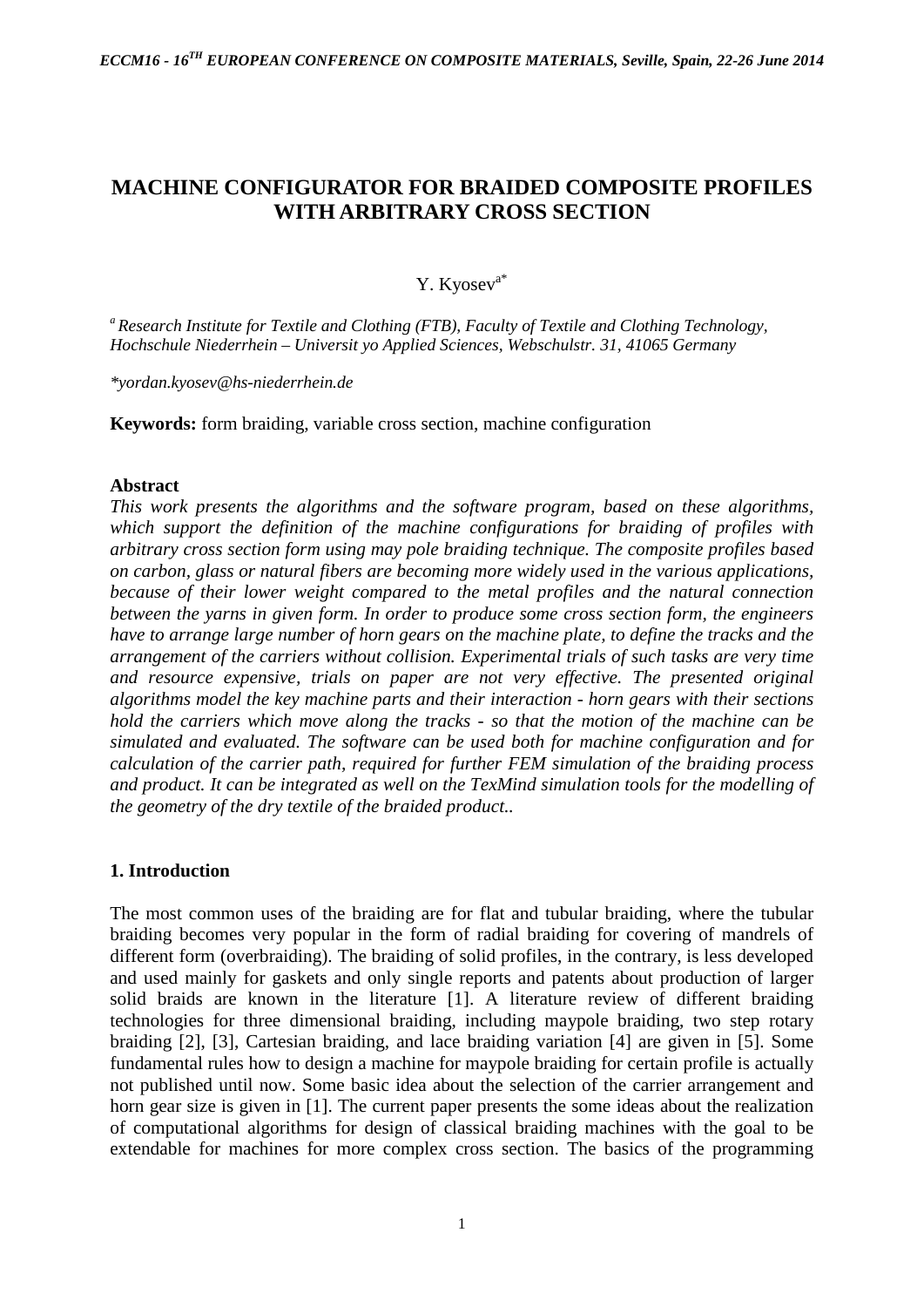algorithms are presented in [6], the current paper concentrates more on the technological issues aspects, which has to be considered using these algorithms.

# **2. State of the art**

The design of the maypole braiding machines is a subject, for which almost no scientific data is available. The most books consists of information about the general configuration of the horn gears for tubular and flat braids [7], [8], [9], some of these as well the configurations for form braids [10] and their arrangement. The most of these presents the configurations on the base of figures with no more rules or equations. The basic rules about the relation between the braided structure, explained through the floating length of one yarn, the slots in the horn gear and the carrier arrangement is given in [11] and explained in more details in [1]. Contrary to the machine design, which know-how is kept safe by the machinery builders, about the design of the braided products there are significantly more investigations. These can be grouped into subgroups as

- analytical or numerical methods for topological description of the braid geometry or
- numerical methods for building of the braid geometry on the base of the carrier motion emulation.

The first group has very limited application, because is useful only for one certain type of fabrics and machine. These methods can help for improvement of product properties, but they cannot be used for development of new products with different geometry. The yarn path during overbraiding for instance can be computed for open structures using the methods given in [12] and [13]. After one of the first presentations of 3D geometry of the braids in [14] on 1998 now is the presentation of the 3D geometry of the classical braids standard procedure in the scientific papers like [15], [16] . Some of these methods are very well developed and allows even the consideration of the single yarns as multifilament structures [17].

The second group of methods is can be applied in the general case of maypole braiding machines – the yarn path is created on the basis of the information of the carrier motion. Very powerful method for the calculation of the yarn path over the mandrel during the overbraiding is presented in [18], the emulation of the process in connection with FEM software is used as well for 3D braiding machines as reported in [2], and some of the basic flat and tubular structures can be created using the software [19].

How to arrange the horn gears on a larger braiding machine with several tracks and if the arrangement would be free of collisions is still not covered topic and is performed until now mainly using the trials and errors [20]. The main programing and algorithmic aspects are presented in [6]. The idea of the software is, that each horn gear, carrier, and track and modelled as separated objects and the complete machine motion is modelled, considering the common work of the single objects. This allows numerical simulation of the motion of the carriers and checking if some of these are crashing or not. In this meaning, the machine configuration can be analyzed without building the machine. Additionally, the carrier motion paths can be used for simulation of the braiding process and generation of 3D models of the braids, used later for homogenization of the properties of the composite parts.

# **3. Graphical interface for horn gear configuration**

Figure 1 presents the main windows of the Braiding Machine Configurator. It allow to the user to define a set of horn gears, with arbitrary position, number of slots and starting angle. The example on the Figure 1 is a trial for design of a machine for production of double T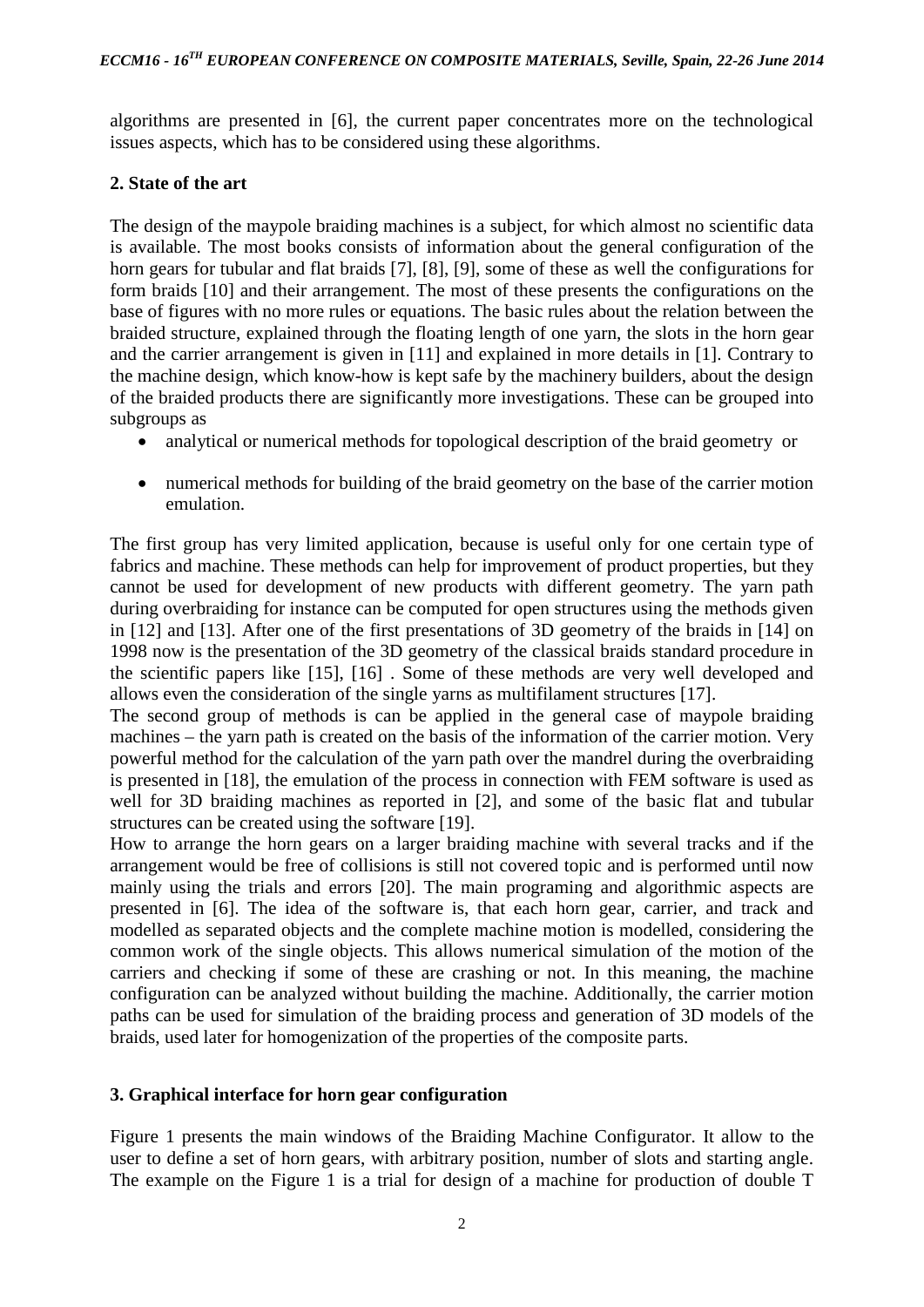profile. At that state only the horn gears are defined and it is not clear if this configuration would work or not.



**Figure 1.** Main windows of the braiding machine configurator

The definition of the horn gears is the first step, after which the transfer places between the horn gear pairs have to be defined. The transfer places determine whether one carrier will be transferred to the next horn gear or will remains on the same horn gear after passing the contact area with the other horn gear. The answer of this question is normally given in the track of the machine, but the tracks are at that stage not defined, they have first to be created. In order to simplify the track definition, the horn gear pairs, which contact are defined as a pairs. Figure 2 shows the graphical user interface for the editing of the horn gear pairs and setting if they are transferring carriers or not.

| <b>TransferPlaces</b> $\times$ Carrier Arran<br>Machine<br>Horn Gears<br>$\left  \cdot \right $                                                                                                      | Picture $\times$                                                                                              |
|------------------------------------------------------------------------------------------------------------------------------------------------------------------------------------------------------|---------------------------------------------------------------------------------------------------------------|
| ٠П<br>×П<br>Delete<br>Add<br>Press Me when ready                                                                                                                                                     | P.<br>(1:1)<br>Save EMF<br><b>Tool Label</b><br><b>Tool Label</b><br>Save Picture<br>Save Picture Emf<br>Draw |
| HG <sub>2</sub><br>HG1<br>√<br>$\overline{\mathbf{v}}$<br>2 2<br>√<br>3 3<br>4<br>$\blacktriangledown$<br>4 3<br>$\blacktriangledown$<br>5 4<br>$\overline{\mathbf{v}}$<br>6 4<br>8<br>7 5<br>6<br>◡ | Transfer<br>$\overline{2}$<br>3<br>5<br>4<br>8                                                                |
| 8 <sup>7</sup><br>8<br>$\overline{\mathbf{v}}$<br>9 7<br>9                                                                                                                                           |                                                                                                               |

**Figure 2.** Definition of the horn gear pairs and the transfer places. The pair between horn gear 7 and 8 will not exchange carriers.

The definition of the pairs, where the carriers are not transferred simplify the algorithms for checking the carrier collision later, as mentioned in [6], because between the two horn gears can stay only one carrier in both of the cases, if it will be passed to the next horn gear or when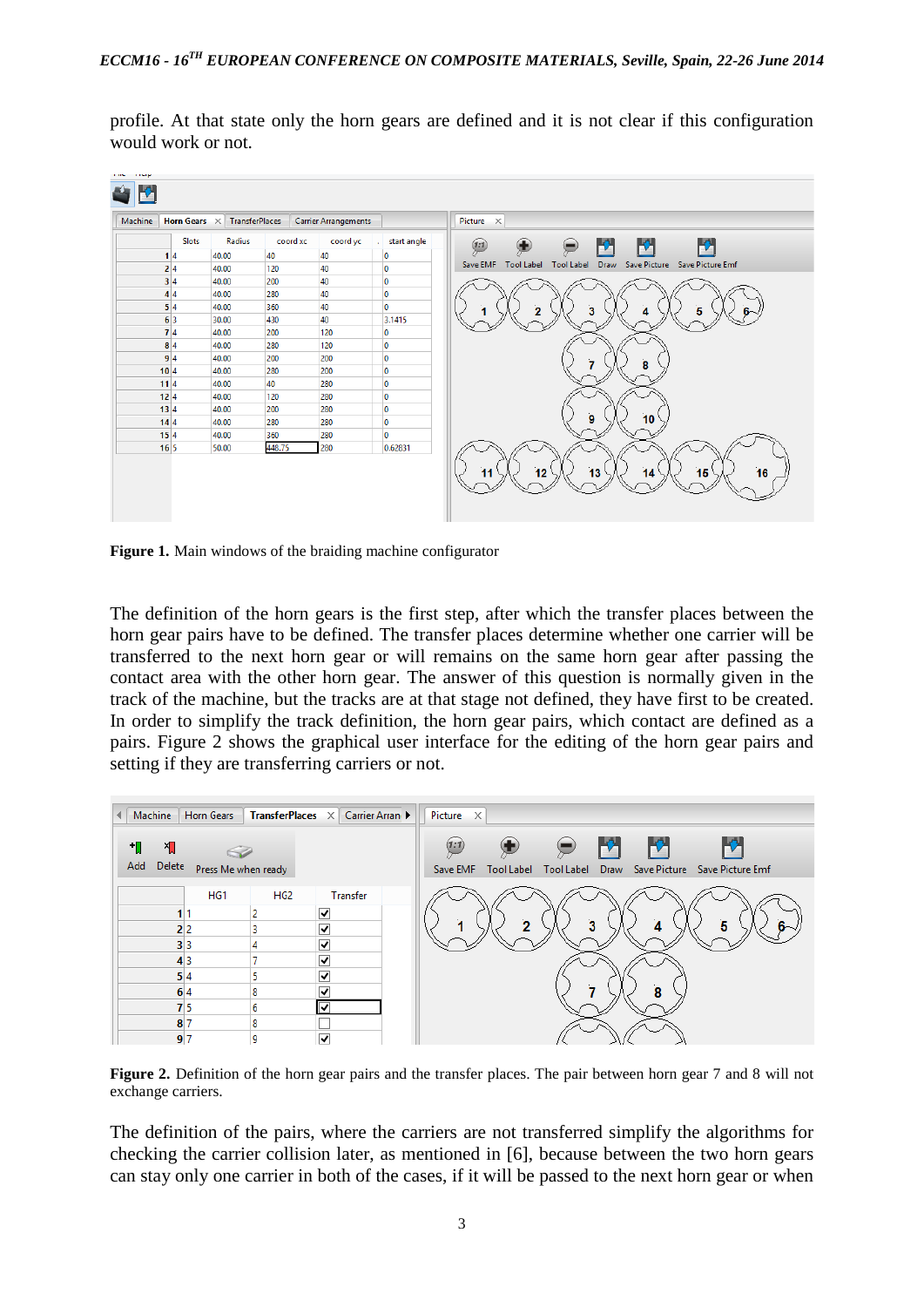it remains on the same horn gears. But if the common place is defined as "Transfer place" the program check if some carrier is already there is simple- and costs only one checking operation. In the contrary, if the common space between the two horn gears is not defined as "Transfer place", then the checking of occupation of the slots of the both horn gears has to be done using the distance between the carriers, which is more computational intensive especially for larger machines where several carriers have to be checked.

With the information about the position and size of the horn gears and their pairs is available, it can be given to an automated algorithm, which check the pairs step by step and creates the tracks of the machine.

#### **4. Automated track generation**

The automated track generation is done in several steps. The first step reads the contacting (Transfer) pairs and calculate the position of the circles around the horn gears, where these have to be split in to arcs (Figure 3). As demonstrated on the figure 3, around the horn gear Nr. 16 only one curve will be created, around the horn gear 15 will be created two curves and around 14 – three curves, because it contacts with two another horn gears.



**Figure 3.** Example of automated separation of the circles around the horn gears to arc curves for building the track



**Figure 4.** Calculation of the contact point – where the curves (circle or arc) will be interrupted.

The angular coordinate of the contact point between two horn gears can be calculated using simple geometrical relations, as presented on the Figure 4. The angle  $\alpha$  can be calculated from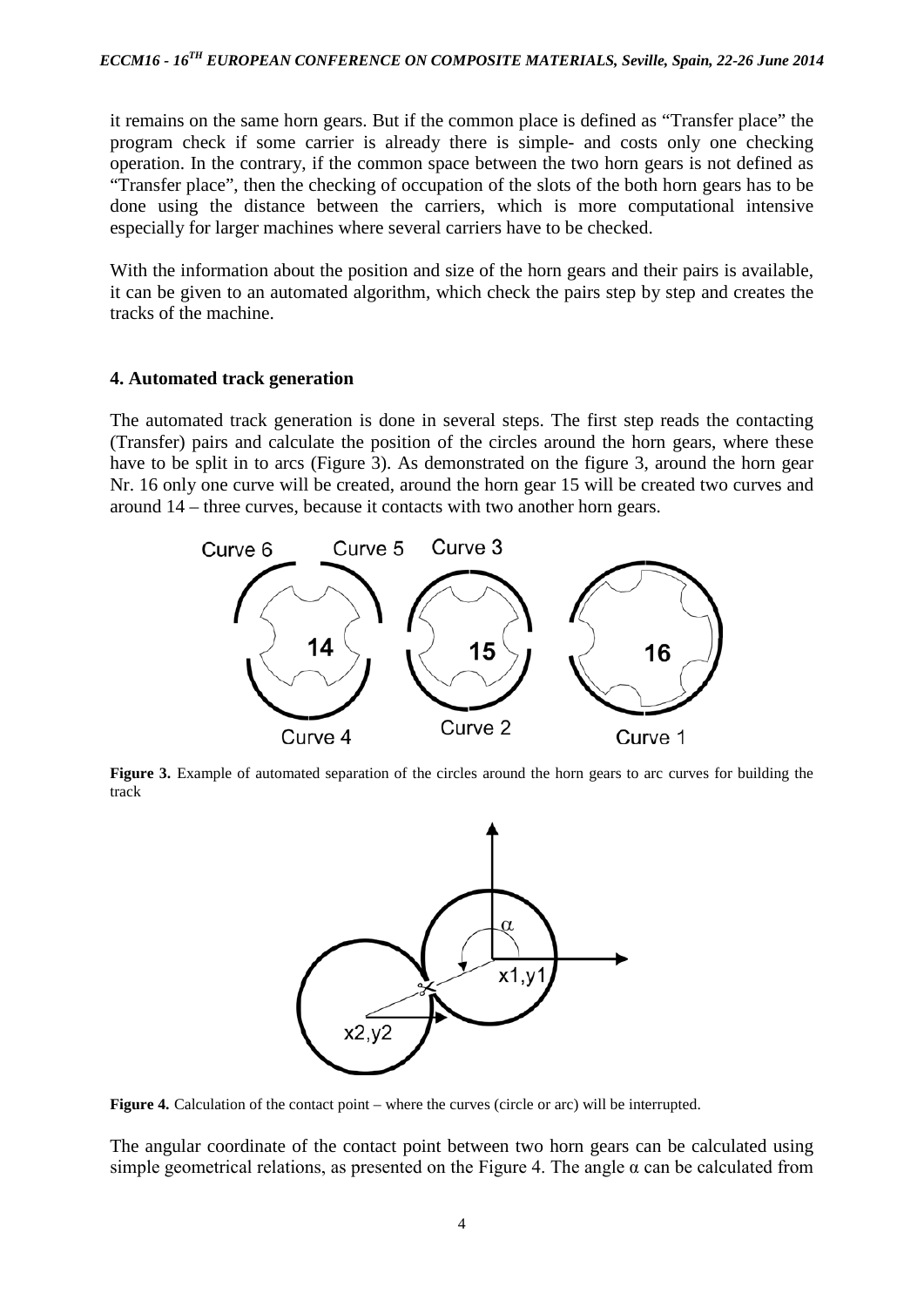the centers of the horn gears  $(x1,y1)$  and  $(x2,y2)$ , using for instance the function atan2 which is implemented into the most programming languages and which preserve the sign of the both y and x components:

$$
\alpha = \tan 2(y2 - y1, x2 - x1)
$$
 (1)

The definition of the atan2 for the current case (where is not possible, that x and y are equal to 0 simultaneously) is like:

$$
\alpha = \text{atan2}(x, y) = \begin{cases}\n\arctan\left(\frac{x}{y}\right) & x > 0 \\
\arctan\left(\frac{x}{y}\right) + \pi/2 & x < 0, y \ge 0 \\
\arctan\left(\frac{x}{y}\right) - \pi/2 & x < 0, y < 0 \\
+ \pi/2 & x = 0, y > 0 \\
-\pi/2 & x = 0, y < 0\n\end{cases}
$$
\n(2)

Actually in this form atan2 returns angle between  $-\pi/2$  and  $\pi/2$ . For the proper calculation the angle has to be returned in the range between 0 and  $2\pi$ , for which the calculated value from (2) has changed to

$$
\alpha = \begin{cases}\n\text{atan } 2(y2 - y1, x2 - x1) & y2 - y1 > 0 \\
2\pi + \text{atan } 2(y2 - y1, x2 - x1) & y2 - y1 < 0\n\end{cases}
$$
\n(3)

After splitting the curves to arcs, they have to be connected into list of curves depending on the type of the connection points. For the curves at the figure 3 this list will consists of:

Curve 4 Curve 3 Curve 1 Curve 2 Curve 5

Once one carrier is mounted on a slot of the horn gear, depending on the angular coordinate of the carrier, the affiliation of the carrier to some of the curves in the list will be identified. From that point the carrier will be moved with the slot together with the horn gear until it arrive the end of the current curve. To which horn gear will be transferred later depends from the information stored in the next curve in the list. In this meaning, the curves do not take only the graphical information about the center, radius and end points, they keep reserved as well the information about their affiliation to the given horn gear.

#### **5. Horn gear size and carrier occupation**

Not all configurations of horn gears are useful for real braiding. Figure 5a demonstrate configuration of eight horn gears, based on a flat braiding machine and prepared for braiding of U profile or part of double-T profile, which cannot be implemented in a real machine because the carriers will crash with the other carriers after turning the moving direction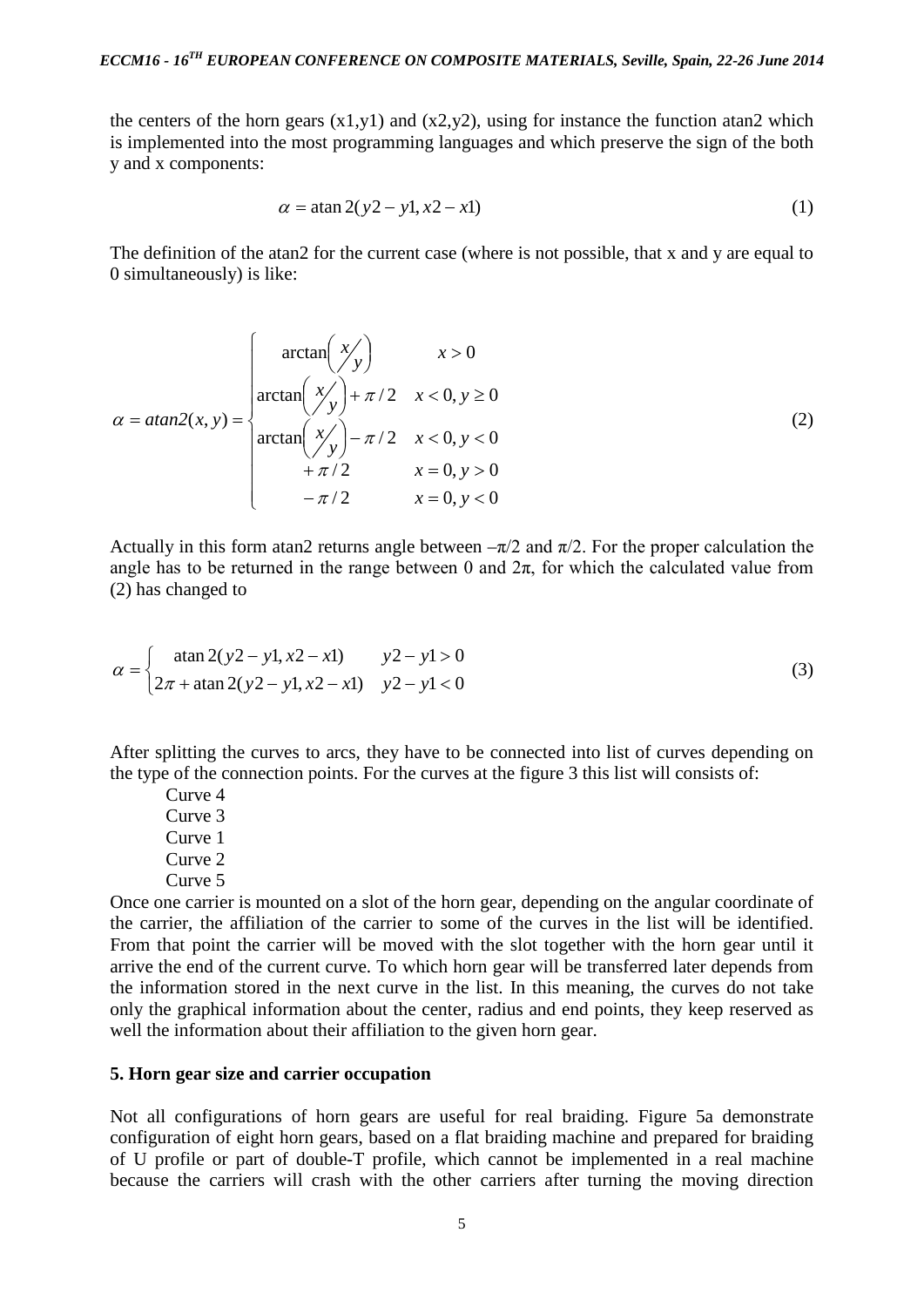around the horn gears 1 or 8. In order to solve this problem the end horn gears need to have one more section, so they have to be in the case with five slots (Figure 5b). For the extension of such machine for thicker profiles or more complex forms this problem appears at every place, where the single track behave as a track of flat braiding machine, at several places larger horn gears are required. If the profile can be created with tracks, where the carriers do not change the general moving direction, like these of the tubular braiding machines, then such profiles can be produced on a machine with same horn gears, for instance with four slots each. In this issue the configurator cannot really help currently, because the only information which can be received from the simulation of the motion is that one configuration is possible and the carriers do not crash during the simulation or the configuration is not possible.



**Figure 5.** Not possible a) and possible b) configurations of horn gears for production of U profile

#### **6. Example geometry generated on the basis of the emulation of the carrier motion**

Based on the carrier motion emulation the idealized braid geometry can be created. Examples for braids with one and two tracks, which are created automatically, are presented on the figure 6. These 3D objects can be exported as FEM mesh and used as initial state for calculations, but their geometry do not represent the exact geometry of the braids, so some more iteration step, with consideration of the deformation of the cross section and the forces are required for more accurate results.

## **7. Open issues for multiple tracks**

During the implementation of automated track generation of braiding machines for arbitrary cross section two issues were observed.

The algorithm cannot finish successfully, if the combination and arrangement of the contacting horn gears and transfer position between these leads to not closed paths for the carriers. In this case the algorithm does not reach the starting point of the track and any simulation of the carrier motion and respective braided structure is not possible.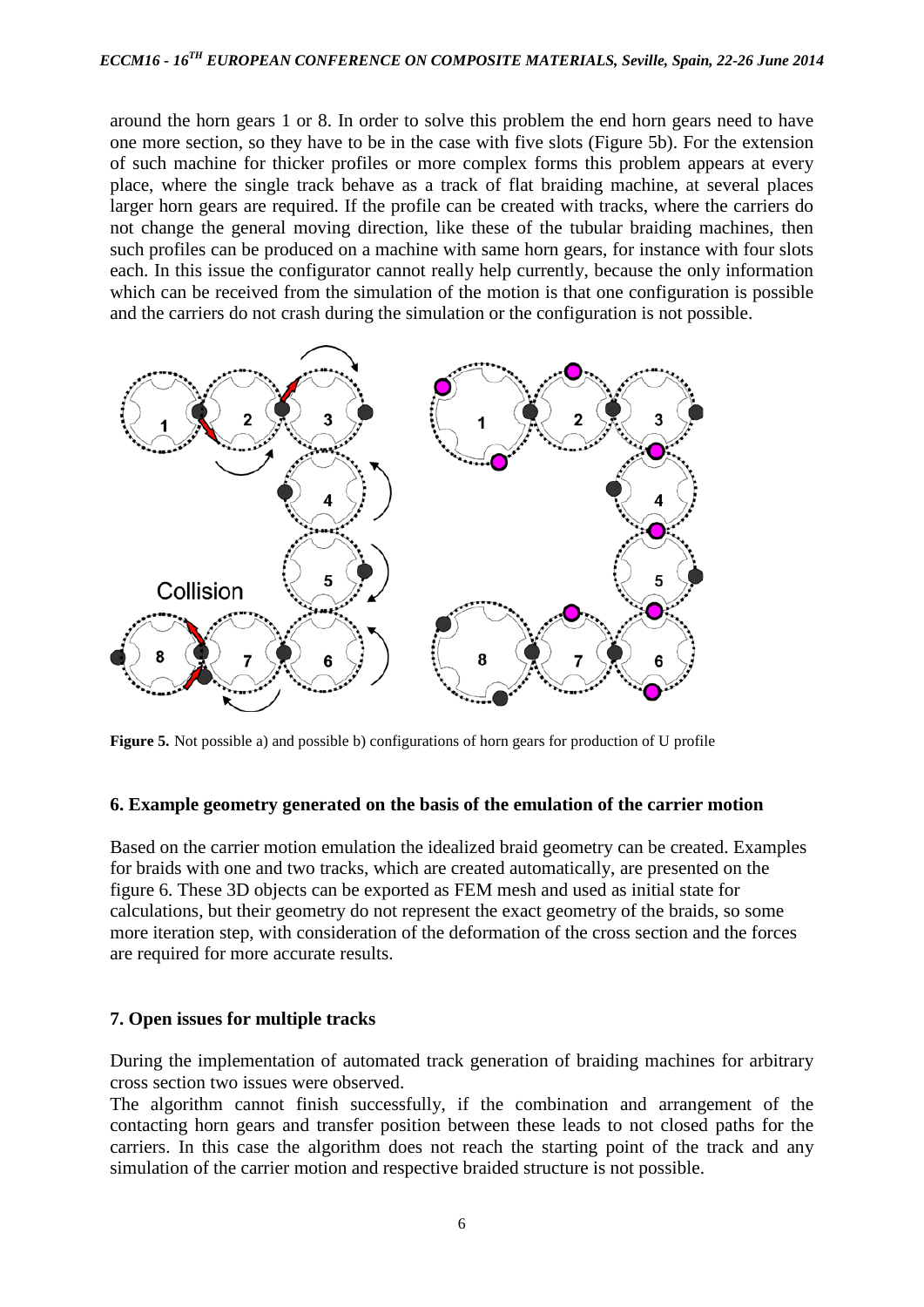

**Figure 6.** Example of 3D geometry, created on the basis of emulation of the carrier motion [19]

The second problem is in the definition of the starting point for the setting of the carriers in each track. For machines with one track, it is not a problem to start with the first carrier at any place. For machines with two tracks (tubular) the starting slot for the first carrier of the second track has to be carefully selected – it has to be empty at the time when the carrier is inserted and it has to remain empty until it care one carrier.

For machines with more tracks the starting slot for each track has to be checked against collision with all other tracks, which are already filled with carriers. This procedure is still based on trials and errors, which has to be done currently manually from the user. For this reason the generation of 3D geometry of more complex structures is currently automatic possible only for these configurations, which are suitable and have no errors.

Implementing some intelligence in the algorithm, so that it checks all possible configurations configurations for the starting place of the carriers will solve the problem with the manual trial and error and will allow faster design and arrangement of custom braiding machine configurations. This will allow checking of several configurations for maypole braiding machines and selecting of optimal one, which could be adjustable and usefully for more profiles.

# **8. Conclusions**

The discussed algorithm and software can speed up the process of the design of custom braiding machines for production of profiles with various cross sections, but at the current state requires manual restarting with different and adjustment of the track and carrier occupation parameters if the configuration is not successful. If these steps are automated too, the design of complex maypole braiding machines will be speeded up and will allow checking of several configurations in short time.

## **References**

[1] Kyosev, Y.K.: Braiding technology for textiles: Principles, design and processes. Woodhead Publishing Series in Textiles No. 158. Woodhead Publishing Limited (2014 (in printing))